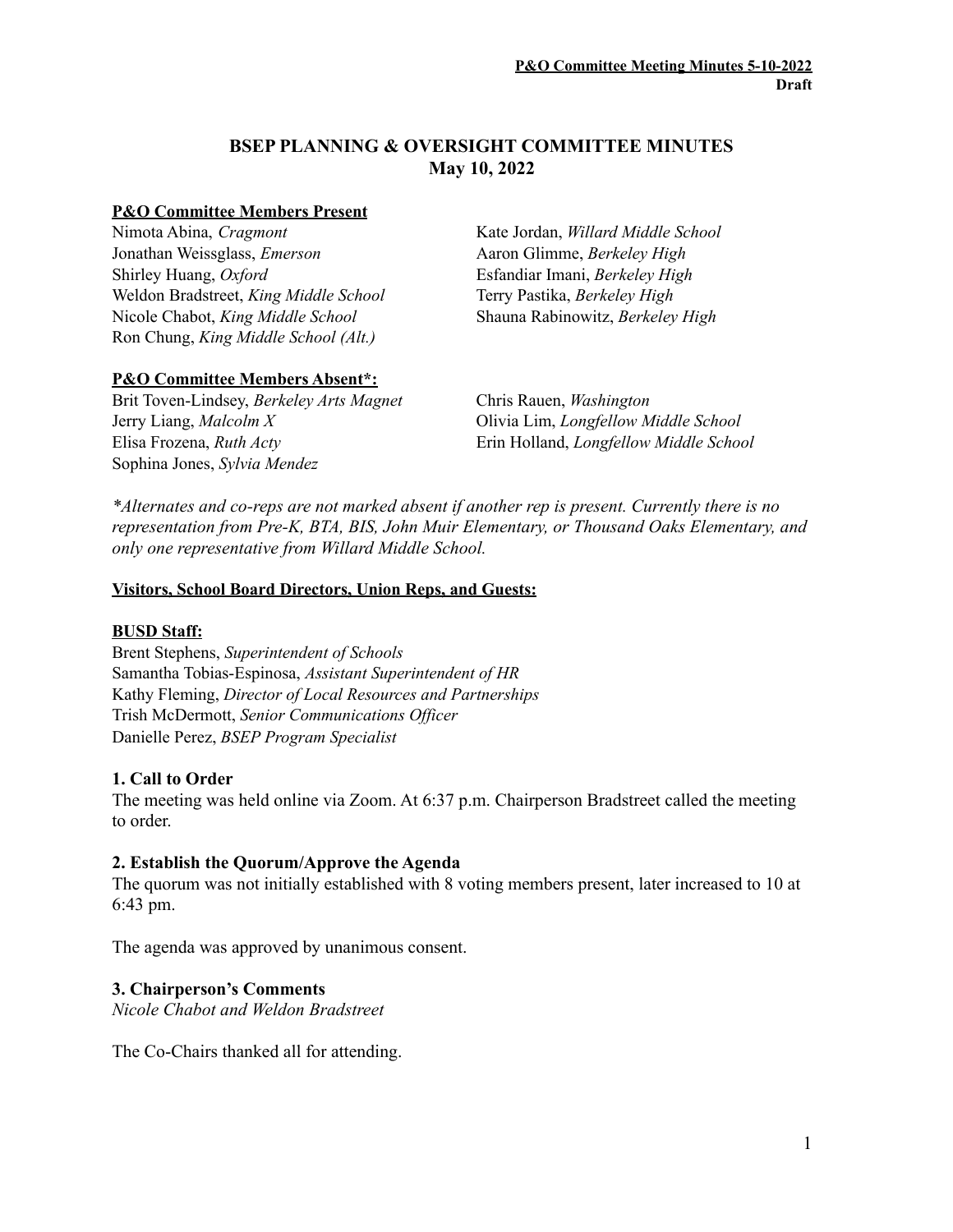## **4**. **Public Comment**

There was no public comment.

## **5. Superintendent's Update**

*Dr. Brent Stephens, Superintendent of Schools*

Dr. Stephens shared important key dates upcoming over the next 6 weeks. The district is in the concluding steps of its 2022-23 budgeting process. Next week's Board meeting will see budget recommendations for reductions and a select set of increases, as well as a set of priorities using mostly new categorical grant money from the state. The May 18 Board discussion will be a preface to the June 1 Board decision on all three sets of recommendations. The public hearing of the planned budget will be at the June 15 Board meeting, with the final approval vote at the June 29 Board meeting.

Other upcoming dates include the May 25 Town Hall around the middle school student assignment policy, and the Board hopes to vote on a final or finalist model then. Look for a community survey and opportunity to attend that meeting. Rep. Chung asked if the proposed district budget increases might come to the P&O in the future, if that extra funding may be later pushed into BSEP or BERRA. Dr. Stephens answered that there are a number of potential expenses coming up, the most significant of which is still unknown costs associated with bargaining outcomes with labor partners, and those increases will impact BSEP and BERRA. However, BUSD will also have a brand new set of grants from the state, roughly \$4 million in ongoing funding to carry on programs started with COVID money or to start new programs. Leaders don't expect those additions to result in increased costs to BSEP or BERRA. The Cost of Living Adjustment (COLA) was recently announced to be up to 6.5%, to be confirmed in the Governor's May Budget Revise to be released in the next week.

#### **6. Board Update**

*Ana Vasudeo, School Board Director*

Director Vasudeo was not present.

#### **7. Director's Comments**

*Kathy Fleming, Director of Local Resources*

Director Fleming thanked the Steering Committee for preparing, and Rep. Pastika for presenting the P&O's statement to the Board on 5/2, appreciating the dedication and partnership in that presentation.

#### **8. Approval of Minutes**

*April 26, 2022; May 2, 2022*

Co-Chair Bradstreet asked if there were any corrections to the Draft April 26, 2022 [Meeting](https://www.berkeleyschools.net/wp-content/uploads/2022/05/DRAFT-PO-Mtg-Minutes_220426.pdf) [Minutes,](https://www.berkeleyschools.net/wp-content/uploads/2022/05/DRAFT-PO-Mtg-Minutes_220426.pdf) there were none offered. The 4.26.22 P&O Meeting Minutes were approved by unanimous consent.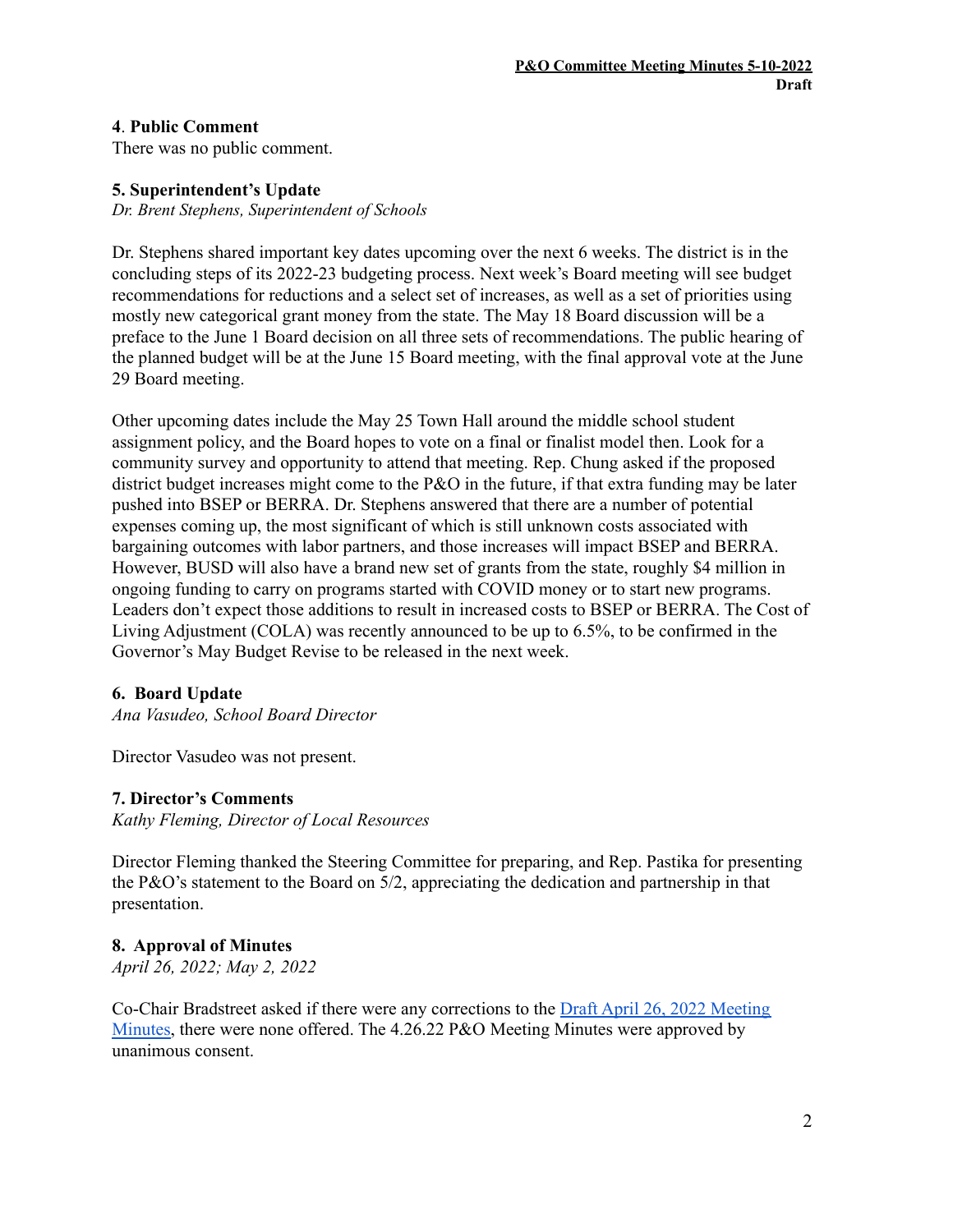Co-Chair Bradstreet asked if there were any corrections to the Draft May 2, 2022 P&O [Steering](https://www.berkeleyschools.net/wp-content/uploads/2022/05/DRAFT-PO-Steering-Committee-Mtg-Minutes_220502.pdf) [Committee](https://www.berkeleyschools.net/wp-content/uploads/2022/05/DRAFT-PO-Steering-Committee-Mtg-Minutes_220502.pdf) Meeting Minutes, there were none offered. The 5.2.22 P&O Steering Committee Meeting Minutes were approved by unanimous consent.

# **9. Superintendent's Budget Advisory Committee (SBAC) Update**

*Brent Stephens; P&O SBAC Reps Nicole Chabot, Shauna Rabinowitz, and Terry Pastika*

Rep. Pastika will share a copy of the SBAC proposal summary handout from that evening's meeting, to be sent to the P&O members via email the following day. She and the other P&O reps to the SBAC would appreciate hearing the different viewpoints from the P&O members. The initial takeaway is that BSEP and BERRA are not impacted a whole lot by the cuts being proposed. In a more macro sense, as we get more information that the state budget looks more healthy, she does ask why some of the general fund (GF) money isn't coming back to balance out the change to the Teacher Template calculations made two years ago, knowing the status of BSEP deficit spending. Further, looking at the new expenditures, she is concerned about adding anything new in this transition period without a district-wide strategic plan. She sees a lot of funding in different areas but not how those areas will work together toward a single or unified goals. She also expressed concerns with one-time funds, as often the district won't want to suspend the programs when the one-time money is no longer available, and that spending then becomes a de facto addition to the overall budget without dialogue.

Co-Chair Chabot agreed with Rep. Pastika's comments and concerns. She understood funding the things that are required to keep the district moving forward, but questioned putting in place a structure that seems likely to result in other budgets inheriting expenses for programs being newly added. She felt this is not the time to be doing that. She also wanted to make sure that the P&O's representatives to the SBAC take into account the overall district budget. While they theoretically specifically represent BSEP and BERRA tax measures, they are also a voice at table for a group of parents, teachers, and staff and have an opportunity to play an advisory role on the larger budget. Thus they need to provide P&O enough information so that P&O members can share their questions and points of view before the May 24 final SBAC vote date.

# **10. Recommendation for BERRA Funds in 2022-23: Educator Recruitment, Retention, and Development**

*Samantha Tobias-Espinosa*

Assistant Superintendent Tobias-Espinosa presented the [Recommendation](https://docs.google.com/document/d/1chMRyddfLZnndYWYW90J9QNC8xM2TAFK/edit?usp=sharing&ouid=104860127303609493471&rtpof=true&sd=true) for BERRA Funds in 2022-23 for Educator Recruitment, Retention, and [Development](https://docs.google.com/document/d/1chMRyddfLZnndYWYW90J9QNC8xM2TAFK/edit?usp=sharing&ouid=104860127303609493471&rtpof=true&sd=true). There has only been one change from the first draft reviewed at the last P&O meeting, in which language was added around the investment in the Leaders of Color Network. The cost was already in the budget summary but the narrative now describes it as well. Rep. Chung asked how the district is doing on general educator recruitment for the coming year. Assistant Superintendent Tobias-Espinosa answered that the district does have vacancies in physics and foreign languages at the high school level, though it was expected that the physics positions would be a challenge and so the district moved early to post for those and currently has 3 candidates being onboarded to fill the three vacancies. The area where the district hasn't had a lot of new hiring yet is at the elementary level, as current teachers shift around positions due to the reductions in overall enrollment. Current staff are moved as necessary first, and then hiring from the outside begins.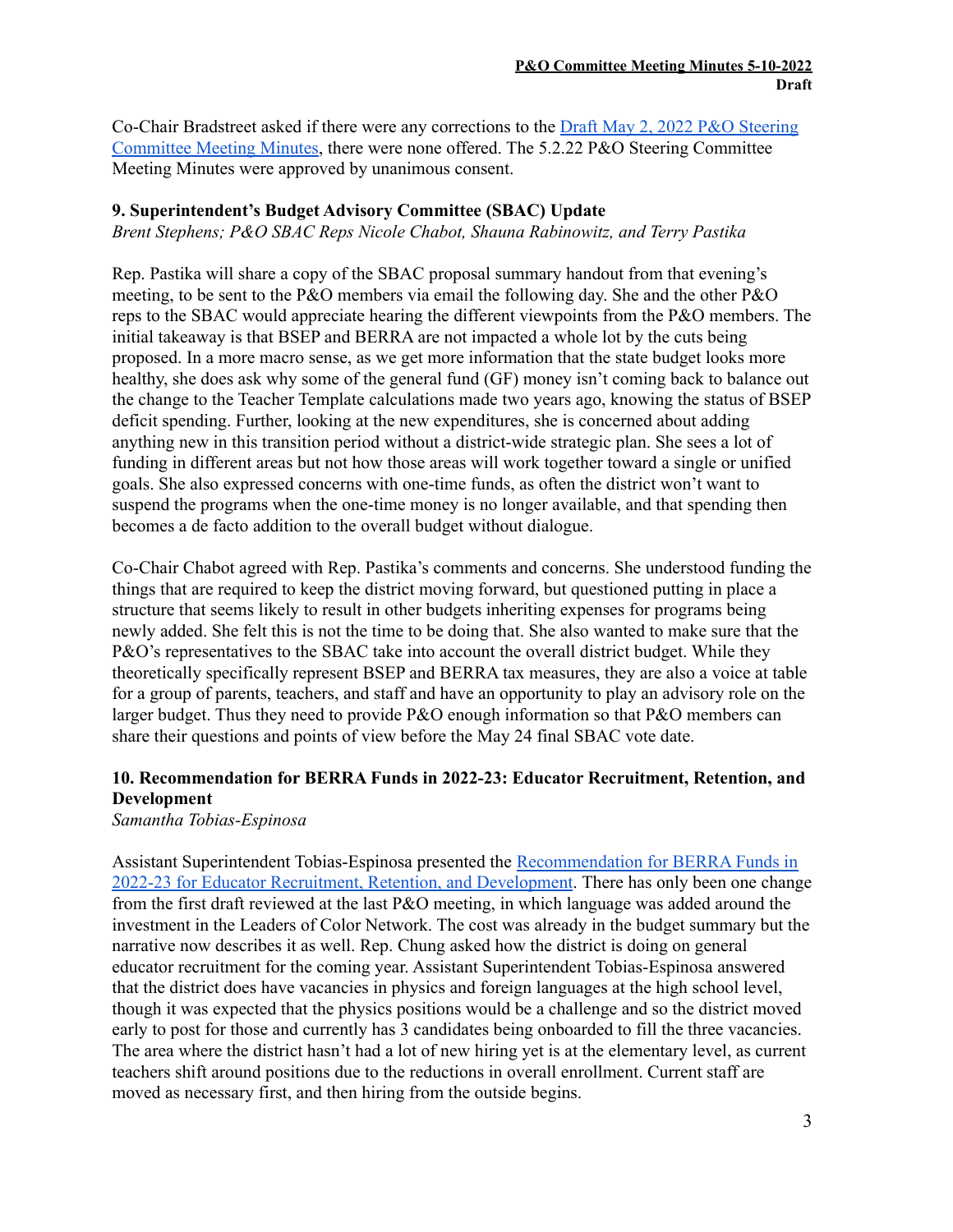Rep. Huang moved to approve the Recommendation for BERRA Funds in 2022-23 for Educator Recruitment, Retention, and Development, Rep. Chung seconded; the plan was approved unanimously.

### **11. Recommendation for BSEP and BERRA Funds in 2022-23: Communication, Translation, and Measure Oversight**

*Kathy Fleming, Trish McDermott*

Director Fleming presented the [Recommendation](https://www.berkeleyschools.net/wp-content/uploads/2022/05/Draft-2-BSEP_BERRA-Oversight-Translation-and-Communication-22-23-Annual-Plan-for-P_O-Approval-May-10-2022.pdf) for BSEP and BERRA Funds in 2022-23 for [Communication,](https://www.berkeleyschools.net/wp-content/uploads/2022/05/Draft-2-BSEP_BERRA-Oversight-Translation-and-Communication-22-23-Annual-Plan-for-P_O-Approval-May-10-2022.pdf) Translation, and Measure Oversight. There have been no changes since the first draft was presented to the P&O. Rep. Pastika asked if Public Records Act requests are still vetted through the Communications positions. Ms. McDermott answered that Communications staff work in conjunction with Mary Keating; generally public records requests are received by Communications staff and then Mary does quite a bit of work to fill them.

Rep. Pastika moved to approve the Recommendation for BSEP and BERRA Funds in 2022-23 for Communication, Translation, and Measure Oversight, Rep. Huang seconded; the plan was approved unanimously.

## **12. Recommendation for BSEP Measure A Carryover Funds in 2022-23** *Kathy Fleming*

Director Fleming presented the [Recommendation](https://www.berkeleyschools.net/wp-content/uploads/2022/05/Measure-A-Close-Out-Plan-2nd-Read-PO-5-10-22-Fin-for-P_O.pdf) for BSEP Measure A Carryover Funds in [2022-23](https://www.berkeleyschools.net/wp-content/uploads/2022/05/Measure-A-Close-Out-Plan-2nd-Read-PO-5-10-22-Fin-for-P_O.pdf). There have been no changes since the first draft was presented to the P&O. Rep. Chung asked how much of the Measure A funds would be spent specifically on Professional Development. Director Fleming answered that the plan is to transfer expenditures from this year from measure E1 budgets over into Measure A budgets to bring the Measure A fund balance to \$0. This will increase the fund balance of E1 in 2022-23, and she will report to the P&O exactly what was transferred to show compliance with both measures. Co-Chair Chabot asked what current Measure E1 spending the Measure A Parent Outreach funds can be applied to. Director Fleming answered that there are expenditures from OFEE that align with Measure A purposes, as well as some expenditures currently in Counseling and Student Achievement Strategies which fund outreach and related projects like the PUENTE contract and others supporting the African American Success Framework. That will also be reported out in specifics next year. Rep. Pastika asked if the Measure A balances for Site Funds will be prorated out for each school. Director Fleming answered that she is still looking into that. She knows that the Measure A transfer will free up \$187,000-plus in E1 funding for Site Programs. This could be enough to increase next year's per-pupil allocation, and she will work with the BSEP Budget Analyst to figure out the exact details that evenly apply the Measure E1 savings to all sites.

Co-Chair Chabot moved to approve the Recommendation for BSEP Measure A Carryover Funds in 2022-23, Rep. Abina seconded; the plan was approved unanimously.

# **13. Site Plans and SSC Processes**

*Danielle Perez*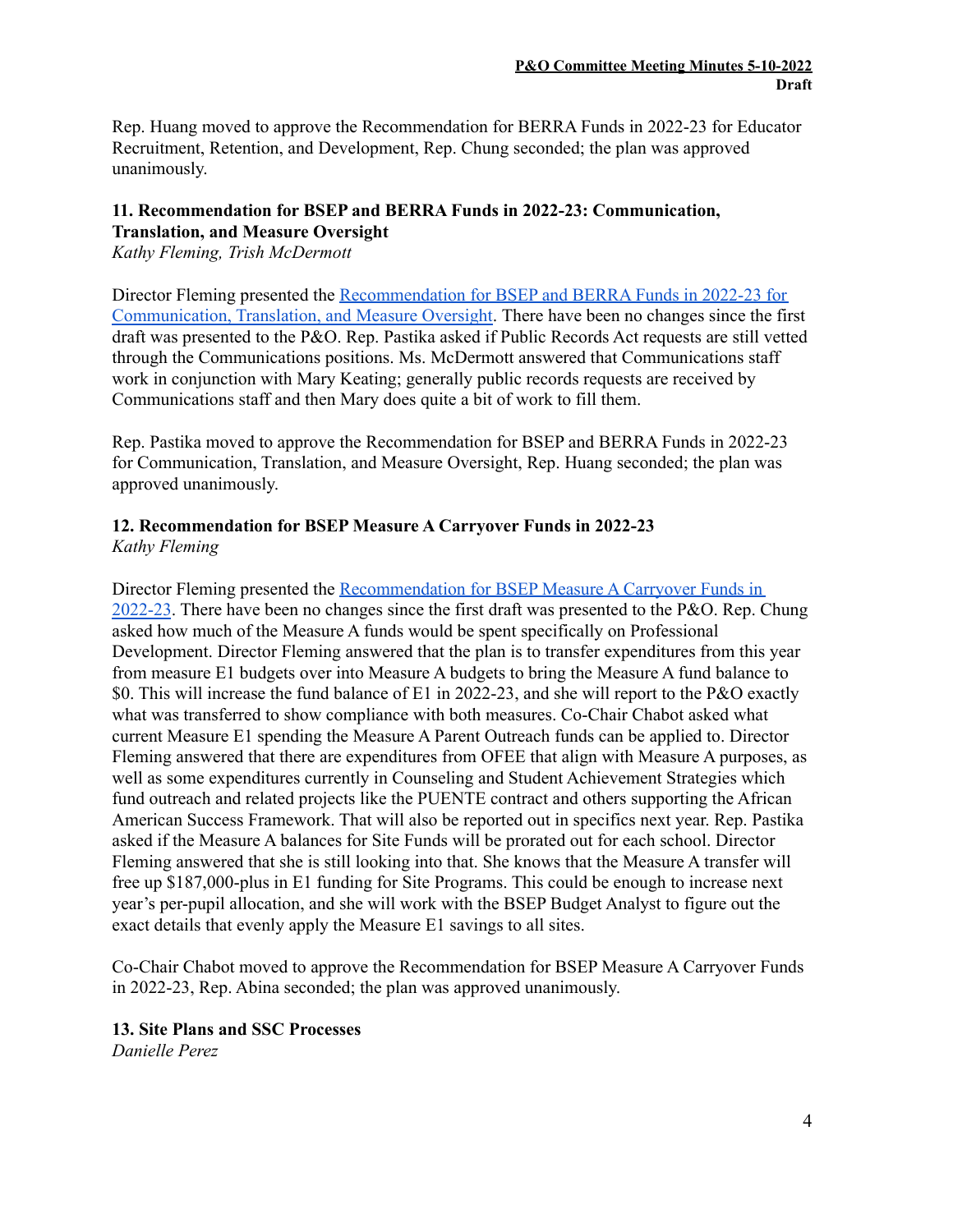Ms. Perez explained that the P&O approval process for BSEP and BERRA 2022-23 budgets has concluded with the plans approved earlier this meeting. However, the final portion of BSEP funds to be allocated is the 10.25% for Site Program Funds. These are allocated to each school/program and the decisions about their use are made by the School Site Councils (SSCs) as led by the site Principals. The budgeting process takes place concurrently with the annual updating of the School Plans for Student Achievement (SPSAs), a state-mandated document outlining educational goals and plans for each school, which include site spending and which the SSCs also review and approve at the same time as the site budgets.

Ms. Perez provided updates on the 2022-23 SPSA development process currently underway. She shared that it has been immensely helpful to have Director Estupin of Categorical and Special Projects with BUSD this year, who has brought a wealth of knowledge around compliance and established relationships with the California Department of Education. The following are steps handled by the Program Specialist in support of the site planning and budgeting process:

- Organized and facilitated site budget development meetings with Principals of all 18 schools and programs, and some sites had several meetings. The budget meetings began the week after spring break and concluded just this past week. The meetings included 3 budget analysts, 2 HR staff, Position Control staff, the Program Specialist, Principal, and Directors Estupin and Fleming when they could join.
- Assisted in completing internal staffing paperwork for positions impacted by site funding, currently nearing 50 separate forms submitted to HR to implement changes to positions that touch BSEP, Title I, LCAP, or PTA funding, which removes this work from Principals' plates.
- SPSA updating has been assisted by Director Estupin, reviewing all sections of large 40-plus page documents for state and federal compliance.
- Ms. Perez checks all SPSAs to ensure that spending of site funds is clearly described and in agreement with one-page summaries we prepare in budget meetings.

Leading up to Site Plan development, Directors Fleming and Estupin, with Ms. Perez, met regularly to check in on needed Principal support. With school back in-person, but committee meetings remaining virtual, and with new staff in both Director positions, emphasis was on direct support to Principals. This included:

- Updated templates for SSC documents.
- A new SPSA evaluation template, to formally record the SSC's review of the previous year's school plan. Most SSCs were already doing verbally at the start of each school year.
- New SSC meeting tracker document, for Principals to enter their meeting dates rather than needing to be asked individually.
- Budget Development multi-month calendar for Principals.
- At Principals' request, google calendar event invites for major deadlines and milestone reminders from January through June.
- Attendance at K-8 Principals' Meetings, to share these resources, provide updates about deadlines, and field questions around BSEP, state, or federal resources that Principals and SSCs would need to be aware of.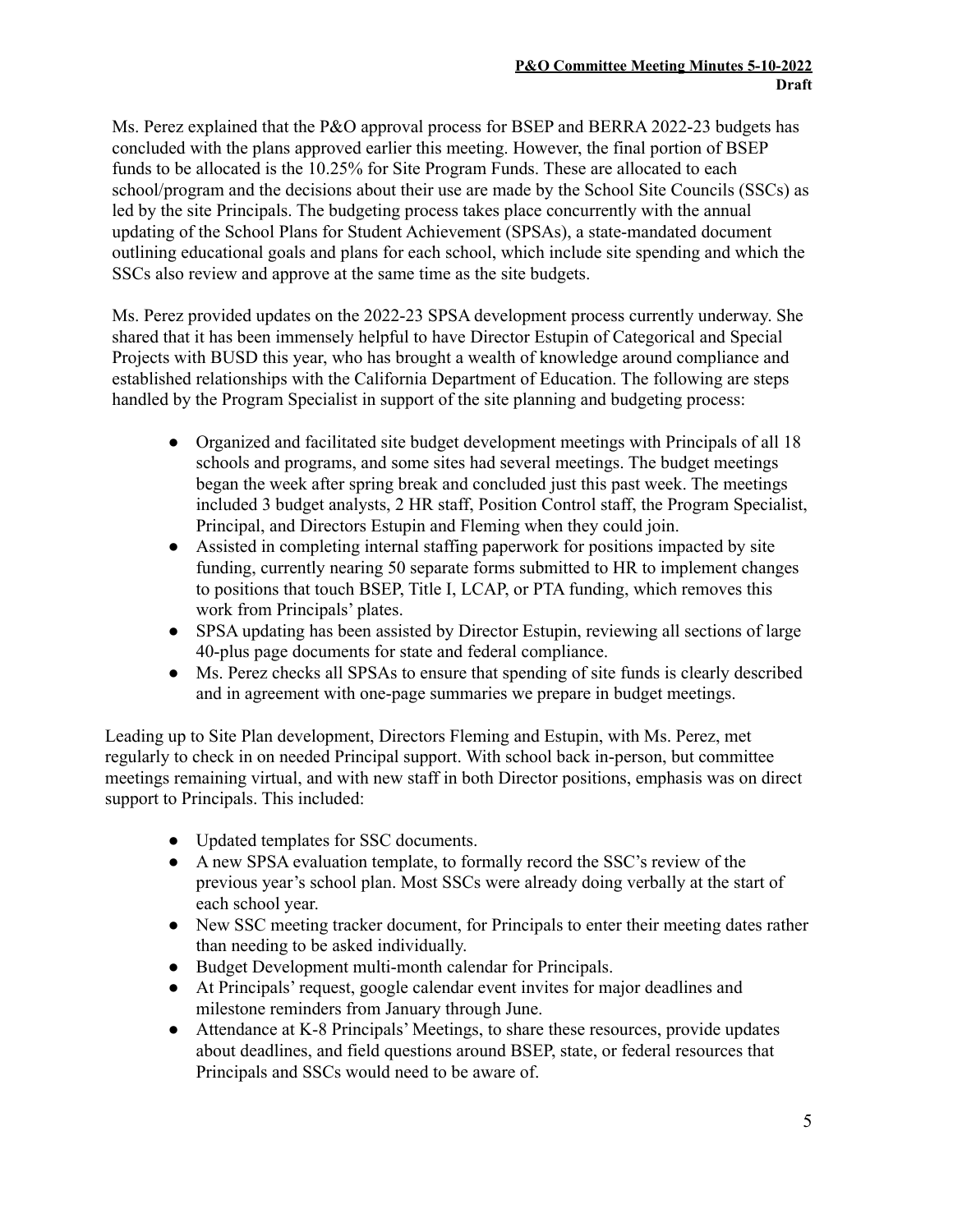- Created folder with all site allocation documentation (BSEP, GF, Title I, LCAP, Title IV, etc.) in one location for all Principals and budgeting support staff to reference.
- Ongoing one-on-one support to Principals as needed. Director Estupin held office hours around the new SPSA evaluation document, and Ms. Perez was on call via phone, email, zoom, and chat for all Principals through SSC meetings throughout the year. She noticed a marked increase this year in direct asks for clarification and direction to resources, info, and documents, as well as general troubleshooting of SSC questions.

With Director Estupin bringing expertise around state and federal compliance, Ms. Perez and Director Fleming will continue to collaborate and plan to provide BSEP-specific support to Principals and SSCs that complements the supports being built by Categorical and Special Projects. They hope to check in with Principals again at their staff meetings about what support around SSC activities they feel would be most helpful moving into the next school year.

Currently, all 18 sites have draft budgets completed, and most have been at least reviewed by their respective SSC, with many already having voted to approve them. The final deadline for Principals to have the fully approved, signed SPSAs and budgets back to District Office is May 17. Ms. Perez will have the week of May 17 to format all the site plans with budget summaries, and to get them all signed by Director Fleming and Associate Superintendent Aurelio. She will compile all BSEP fund use data for '22-23 into documents to be presented to the P&O on 5/24, then the full plans with a cover memo and summary documents will be sent to the Board on 5/27 for the June 1 Board meeting. The Board will then approve all plans and spending for sites in '22-23.

Ms. Perez asked if P&O members had any particular feedback about SSC function and site budgeting/planning processes from this year. Rep. Huang commented that the Oxford SSC wasn't aware of what the P&O committee does and why she is reporting back to them, or how the P&O business impacts their work. She felt it would be great next year to have more clarity on how the SSC functions versus how the P&O functions and for the groups to come together. Also the PTA is a different component in that same bigger picture, it would be helpful for the groups to know what each other is working on and what they're looking at.

Rep. Pastika thanked Ms. Perez for her work, and stated that at the next meeting it would be helpful to hear about general changes in how sites are using their money over time. In a long-term perspective, has spending changed over time and in what ways. This would be directly relevant to thinking about the new measure, and as the district also hopefully engages in strategic planning and thinking about what resources pay for what services, and if there are ways to streamline funding.

Ms. Perez appreciated both comments, and will bring detailed information and spreadsheets tracking site funding that will help the committee to look for long-term trends in site spending. She is also looking ahead to planning for the district-wide committee training in October. This is always an opportunity to help members of different committees recognize the work that others are doing, and this comment is a timely reminder to continue to try to bring in members of all district committees to this event, including P&O, SSCs, PAC, DELAC/ELAC, and PTAs.